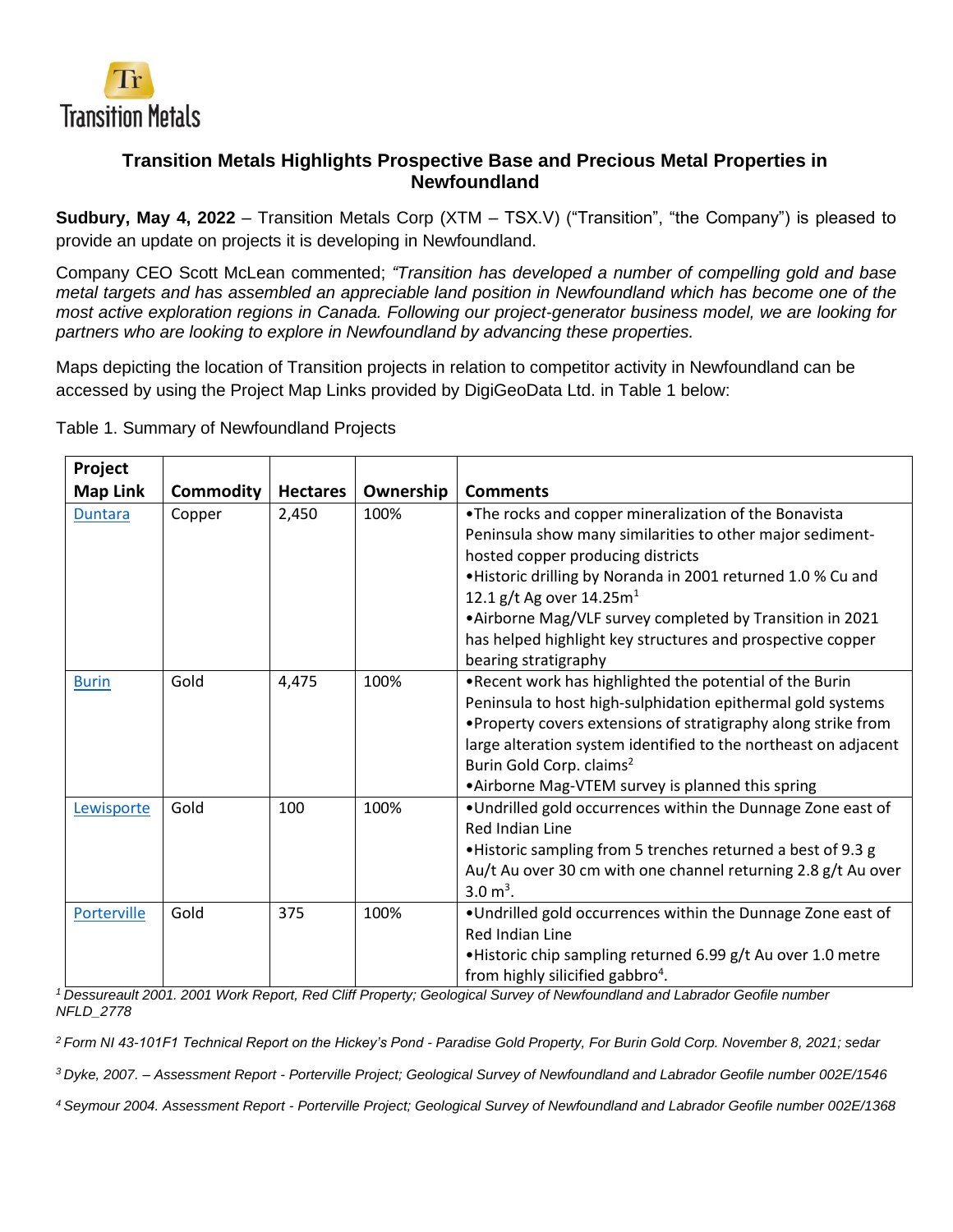### **Additional Information**

### **Duntara Copper Property**

The property consists of 2,450 hectares of claims staked by Transition in 2019 on the Bonavista Peninsula, that host widespread Cu mineralization associated with reduced layers of the Blue Point Facies within the Neoproterozoic Musgravetown Group. In July of 2021, the Company completed a high-resolution airborne mag/VLF survey which has defined the mineralized Blue Point horizon as well as structures interpreted to be possible conduits for the copper-enriched mineralizing fluids. The 2021 survey has helped the company develop an exploration model that highlights a potential for stacked copper-bearing horizons within the upper 300 metres sequence of the Musgravetown Group.

## **Burin Gold**

In August of 2020, the Company staked 4,475 hectares of mining claims located on the Burin Peninsula, Newfoundland. Recent work on the Peninsula has highlighted the potential for high-sulphidation epithermal gold systems. The claims were staked to cover an extension of stratigraphy hosting a >16 km north-east trending alteration system located to the northeast on adjacent Burin Gold Corp claims<sup>2</sup>. On April 20, 2022 Burin Gold announced results from drilling on this property including 16.0 metres of 1.57 g/t Au at its Hickey's Pond target<sup>5</sup>. Transition is planning to complete an airborne Mag-VTEM survey over this property later this year.

## **Lewisporte and Porterville**

The Lewisporte and Porterville properties are located just north of the Dog Bay Line in an area that has seen a significant increase in competitive exploration activity following the intersection of 19.0 m grading 92.9 g/t Au by Newfound Gold at the Keats Zone in 2019<sup>6</sup>. On the Lewisporte property sampling conducted by Cornerstone Capital Resources Inc. between 2004 and 2006 returned gold values from bedrock sampling up to 27.5 g/t Au from select grabs and 2.8 g/t Au over 3.0 metres from select channels<sup>3</sup>. On the Porterville Property historic chip sampling returned 6.99 g/t Au over 1.0 metre from highly silicified gabbro<sup>4</sup>.

5 *[https://money.tmx.com/en/quote/BURG/news/8954657906662138/Burin\\_Gold\\_drills\\_broad\\_zones\\_of\\_gold\\_mineralisation\\_at\\_Hickeys](https://money.tmx.com/en/quote/BURG/news/8954657906662138/Burin_Gold_drills_broad_zones_of_gold_mineralisation_at_Hickeys_Pond_including_1600_m_of_157_gt_Au) [\\_Pond\\_including\\_1600\\_m\\_of\\_157\\_gt\\_Au](https://money.tmx.com/en/quote/BURG/news/8954657906662138/Burin_Gold_drills_broad_zones_of_gold_mineralisation_at_Hickeys_Pond_including_1600_m_of_157_gt_Au)*

<sup>6</sup>*[https://money.tmx.com/en/quote/NFG/news/7971803221189345/New\\_Found\\_Gold\\_Provides\\_Update\\_Summarizes\\_Ongoing\\_Activitie](https://money.tmx.com/en/quote/NFG/news/7971803221189345/New_Found_Gold_Provides_Update_Summarizes_Ongoing_Activities_at_Queensway_Project_Newfoundland) [s\\_at\\_Queensway\\_Project\\_Newfoundland](https://money.tmx.com/en/quote/NFG/news/7971803221189345/New_Found_Gold_Provides_Update_Summarizes_Ongoing_Activities_at_Queensway_Project_Newfoundland)*

### **Qualified Person**

The technical elements of this press release have been reviewed and approved by Mr. Thomas Hart, P.Geo. (PGO), a Qualified Person as defined under National Instrument 43-101.

### **Transition Metals Corp**

Transition Metals Corp (XTM -TSX.V) is a Canadian-based, multi-commodity project generator that specializes in converting new exploration ideas into discoveries. The award-winning team of geoscientists has extensive exploration experience which actively develops and tests new ideas for discovering mineralization in places that others have not looked, often allowing the company to acquire properties inexpensively. Joint venture partners earn an interest in the projects by funding a portion of higher-risk drilling and exploration, allowing Transition to conserve capital and minimize shareholder's equity dilution.

### **Cautionary Note on Forward-Looking Information**

Except for statements of historical fact contained herein, the information in this news release constitutes "forward-looking information" within the meaning of Canadian securities law. Such forward-looking information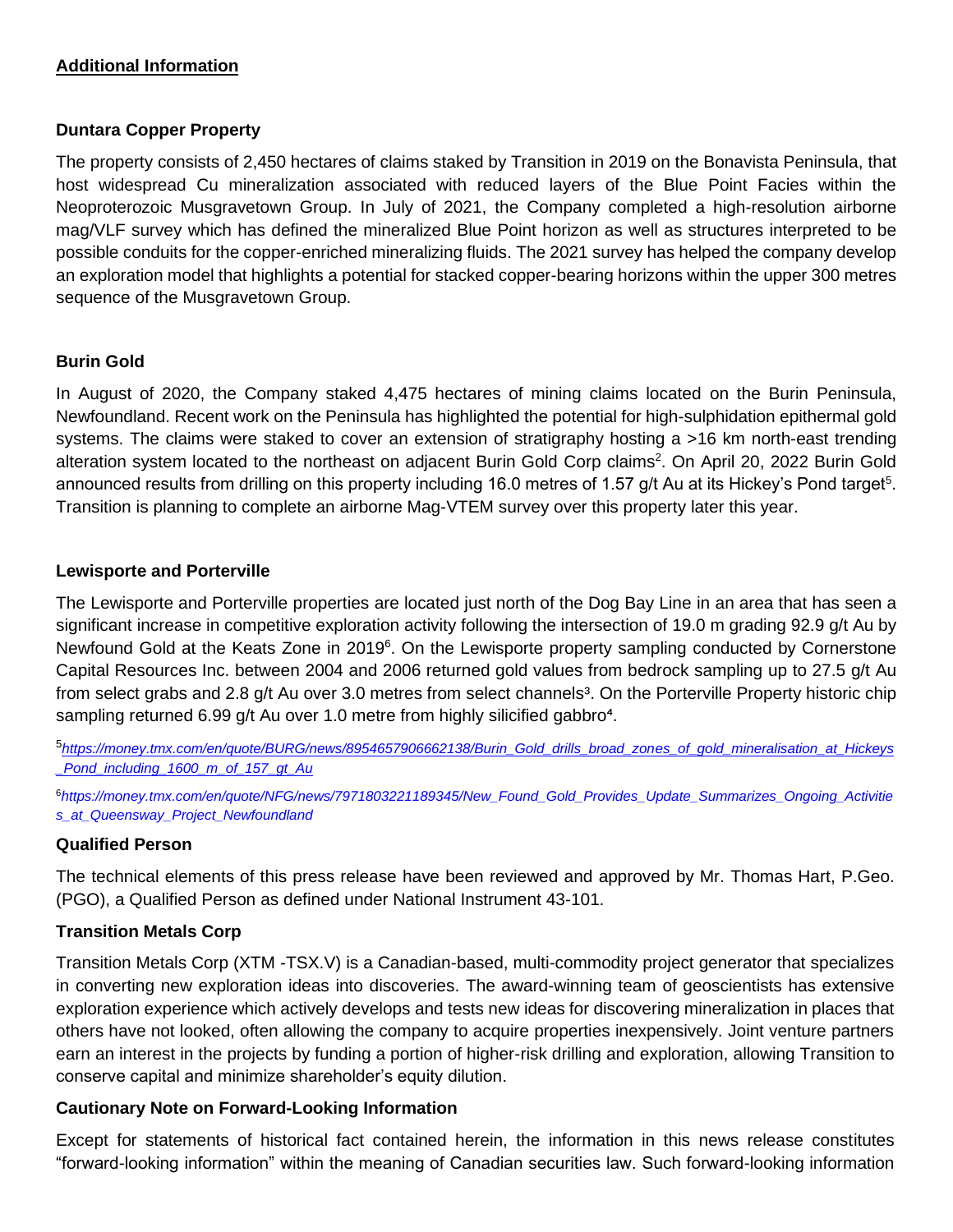may be identified by words such as "plans", "proposes", "estimates", "intends", "expects", "believes", "may", "will" and include without limitation, statements regarding estimated capital and operating costs, expected production timeline, benefits of updated development plans, foreign exchange assumptions and regulatory approvals. There can be no assurance that such statements will prove to be accurate; actual results and future events could differ materially from such statements. Factors that could cause actual results to differ materially include, among others, metal prices, competition, risks inherent in the mining industry, and regulatory risks. Most of these factors are outside the control of the Company. Investors are cautioned not to put undue reliance on forward-looking information. Except as otherwise required by applicable securities statutes or regulation, the Company expressly disclaims any intent or obligation to update publicly forward-looking information, whether as a result of new information, future events or otherwise.

Neither the TSX Venture Exchange nor its Regulation Services Provider (as that term is defined in the policies of the TSX Venture Exchange) accepts responsibility for the adequacy or accuracy of this release.

Further information is available at [www.transitionmetalscorp.com](http://www.transitionmetalscorp.com/) or by contacting:

Scott McLean

President and CEO Transition Metals Corp. Tel: (705) 669-1777